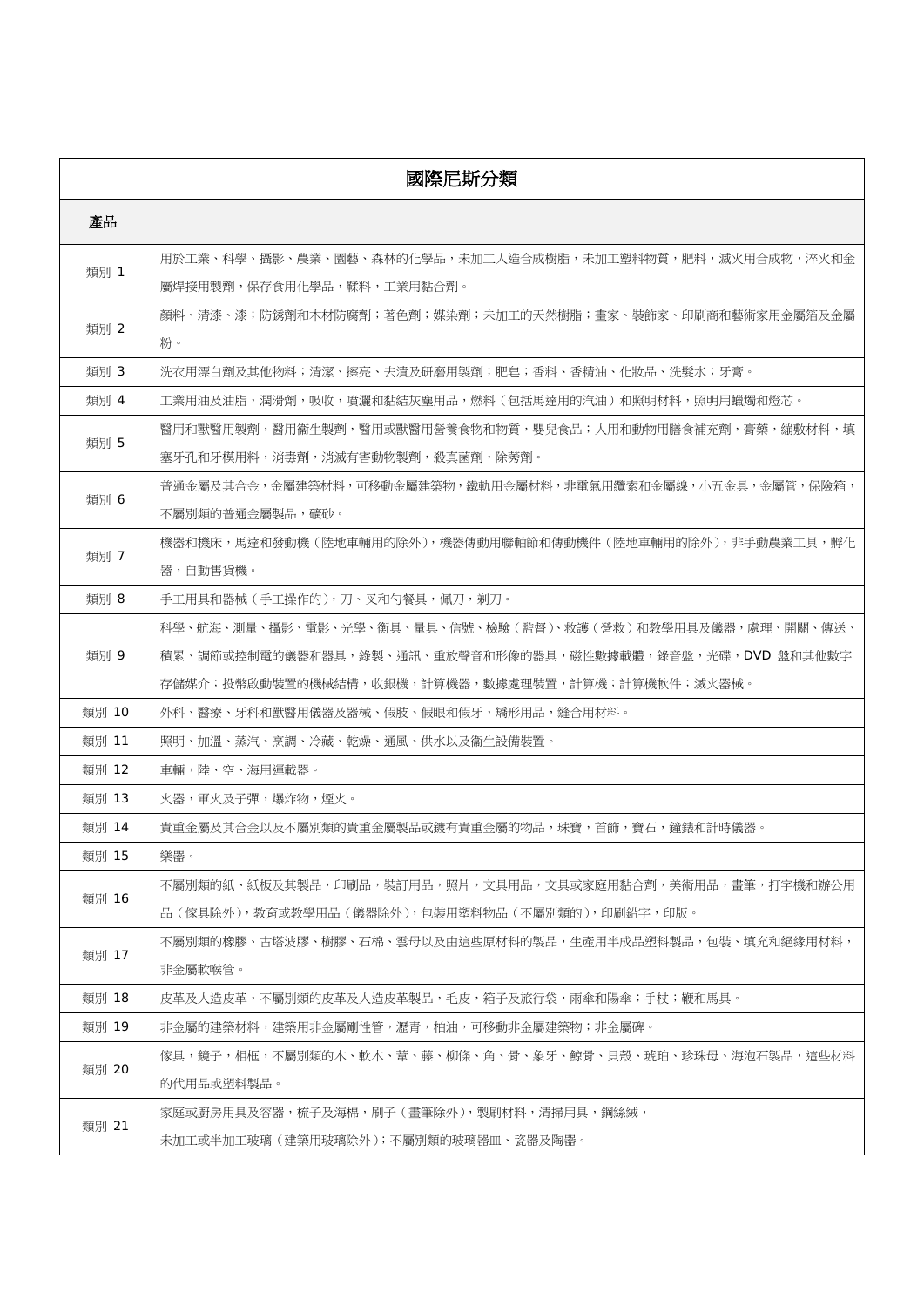| 類別 22 | 纘、繩、網、遮篷、帳篷、防水遮布,帆,袋(不屬別類的),                             |
|-------|----------------------------------------------------------|
|       | 襯墊及填充料(橡膠或塑料除外),紡織用纖維原料。                                 |
| 類別 23 | 紡織用紗、線。                                                  |
| 類別 24 | 不屬別類的布料及紡織品;床單;桌布。                                       |
| 類別 25 | 服裝,鞋,帽。                                                  |
| 類別 26 | 花邊及刺繡,飾帶及編帶,鈕扣,領鈎扣,飾針及縫針,假花。                             |
| 類別 27 | 地毯,地蓆,蓆類,油氈及其他鋪地板用品,非紡織品牆帷。                              |
| 類別 28 | 娛樂品,玩具,不屬別類的體育及運動用品,聖誕樹用裝飾品。                             |
| 類別 29 | 肉,魚,家禽及野味,肉汁,腌清、冷凍、乾製及煮熟的水果和蔬果,果凍,果醬,蜜餞;蛋;奶和奶製品;食用油和油脂。  |
|       | 咖啡,茶,可可和咖啡代用品;米,食用澱粉和西米,麵粉和穀類製品,麵包、糕點和甜食;冰製食品;糖,蜂蜜,糖漿;鮮酵 |
| 類別 30 | 母,發酵粉,食鹽,芥末,醋,沙司(調味品),                                   |
|       | 調味用香料,飲用冰。                                               |
| 類別 31 | 不屬別類的穀物和農業、園藝、林業產品,活動物,新鮮水果和蔬菜;種籽;草木及花卉;動物飼料、麥芽。         |
|       | 啤酒,礦泉水和氣水以及其他不含酒精的飲料,水果飲料及果汁;                            |
| 類別 32 | 糖漿及其他供飲料用的製劑。                                            |
| 類別 33 | 含酒精的飲料(啤酒除外)。                                            |
| 類別 34 | 煙草,煙具,火柴。                                                |
| 服務    |                                                          |
| 類別 35 | 廣告;實業經營;實業管理;辦公事務;零售;批發;進出口貿易。                           |
| 類別 36 | 保險;金融;貨幣事務;不動產事務。                                        |
| 類別 37 | 房屋建築;修理;安裝服務。                                            |
| 類別 38 | 電訊。                                                      |
| 類別 39 | 運輸;商品包裝和貯藏;旅行安排。                                         |
| 類別 40 | 材料處理。                                                    |
| 類別 41 | 教育;提供訓練;娛樂;文體活動。                                         |
| 類別 42 | 科學技術服務和與之相關的研究與設計服務;工業分析與研究;計算機硬件與軟件的設計與開發。              |
| 類別 43 | 提供食物和飲料服務;臨時住宿。                                          |
| 類別 44 | 醫療服務;獸醫服務;人或動物的衞生和美容服務;農業、園藝或林業服務。                       |
| 類別 45 | 法律服務;由他人提供的為滿足個人需要的私人和社會服務;為保護財產和人身安全的服務 。               |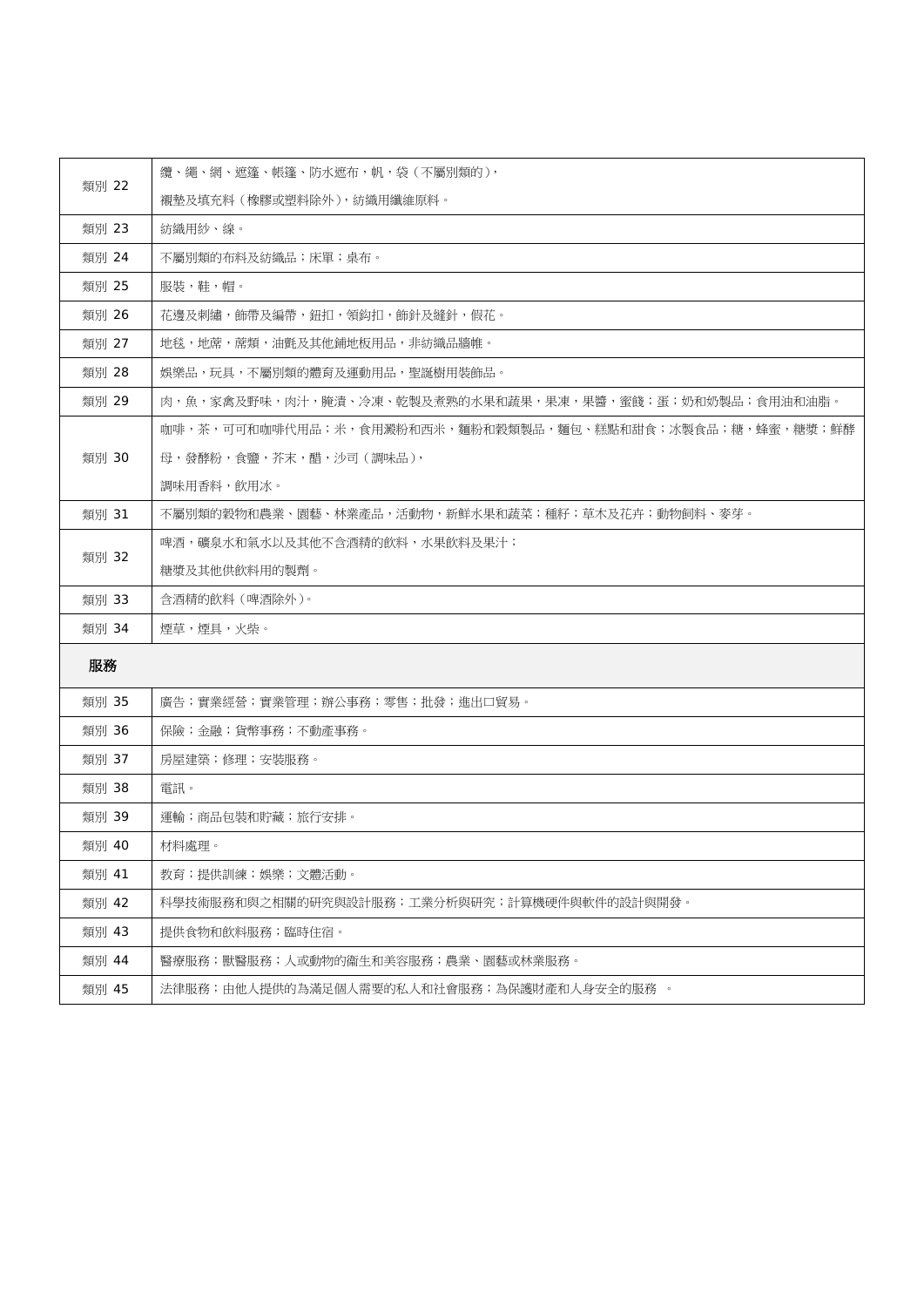| 10th Ed. of the Nice Classification |                                                                                                       |  |
|-------------------------------------|-------------------------------------------------------------------------------------------------------|--|
| <b>Goods</b>                        |                                                                                                       |  |
|                                     | Chemicals used in industry, science and photography, as well as in agriculture, horticulture and      |  |
| Class 1                             | forestry; unprocessed artificial resins, unprocessed plastics; manures; fire extinguishing            |  |
|                                     | compositions; tempering and soldering preparations; chemical substances for preserving foodstuffs;    |  |
|                                     | tanning substances; adhesives used in industry.                                                       |  |
|                                     | Paints, varnishes, lacquers; preservatives against rust and against deterioration of wood; colorants; |  |
| Class <sub>2</sub>                  | mordants; raw natural resins; metals in foil and powder form for painters, decorators, printers and   |  |
|                                     | artists.                                                                                              |  |
| Class 3                             | Bleaching preparations and other substances for laundry use; cleaning, polishing, scouring and        |  |
|                                     | abrasive preparations; soaps; perfumery, essential oils, cosmetics, hair lotions; dentifrices.        |  |
| Class 4                             | Industrial oils and greases; lubricants; dust absorbing, wetting and binding compositions; fuels      |  |
|                                     | (including motor spirit) and illuminants; candles and wicks for lighting.                             |  |
|                                     | Pharmaceutical and veterinary preparations; sanitary preparations for medical purposes; dietetic      |  |
| Class 5                             | food and substances adapted for medical or veterinary use, food for babies; dietary supplements for   |  |
|                                     | humans and animals; plasters, materials for dressings; material for stopping teeth, dental wax;       |  |
|                                     | disinfectants; preparations for destroying vermin; fungicides, herbicides.                            |  |
|                                     | Common metals and their alloys; metal building materials; transportable buildings of metal;           |  |
| Class 6                             | materials of metal for railway tracks; non-electric cables and wires of common metal; ironmongery,    |  |
|                                     | small items of metal hardware; pipes and tubes of metal; safes; goods of common metal not             |  |
|                                     | included in other classes; ores.                                                                      |  |
|                                     | Machines and machine tools; motors and engines (except for land vehicles); machine coupling and       |  |
| Class <sub>7</sub>                  | transmission components (except for land vehicles); agricultural implements other than                |  |
|                                     | hand-operated; incubators for eggs; automatic vending machines.                                       |  |
| Class 8                             | Hand tools and implements (hand operated); cutlery; side arms; razors                                 |  |
|                                     | Scientific, nautical, surveying, photographic, cinematographic, optical, weighing, measuring,         |  |
|                                     | signalling, checking (supervision), life-saving and teaching apparatus and instruments; apparatus     |  |
|                                     | and instruments for conducting, switching, transforming, accumulating, regulating or controlling      |  |
| Class <sub>9</sub>                  | electricity; apparatus for recording, transmission or reproduction of sound or images; magnetic data  |  |
|                                     | carriers, recording discs; compact discs, DVDs and other digital recording media; mechanisms for      |  |
|                                     | coin-operated apparatus; cash registers, calculating machines, data processing equipment,             |  |
|                                     | computers; computer software; fire-extinguishing apparatus.                                           |  |
| Class 10                            | Surgical, medical, dental and veterinary apparatus and instruments, artificial limbs, eyes and teeth; |  |
|                                     | orthopaedic articles; suture materials.                                                               |  |
| Class 11                            | Apparatus for lighting, heating, steam generating, cooking, refrigerating, drying, ventilating, water |  |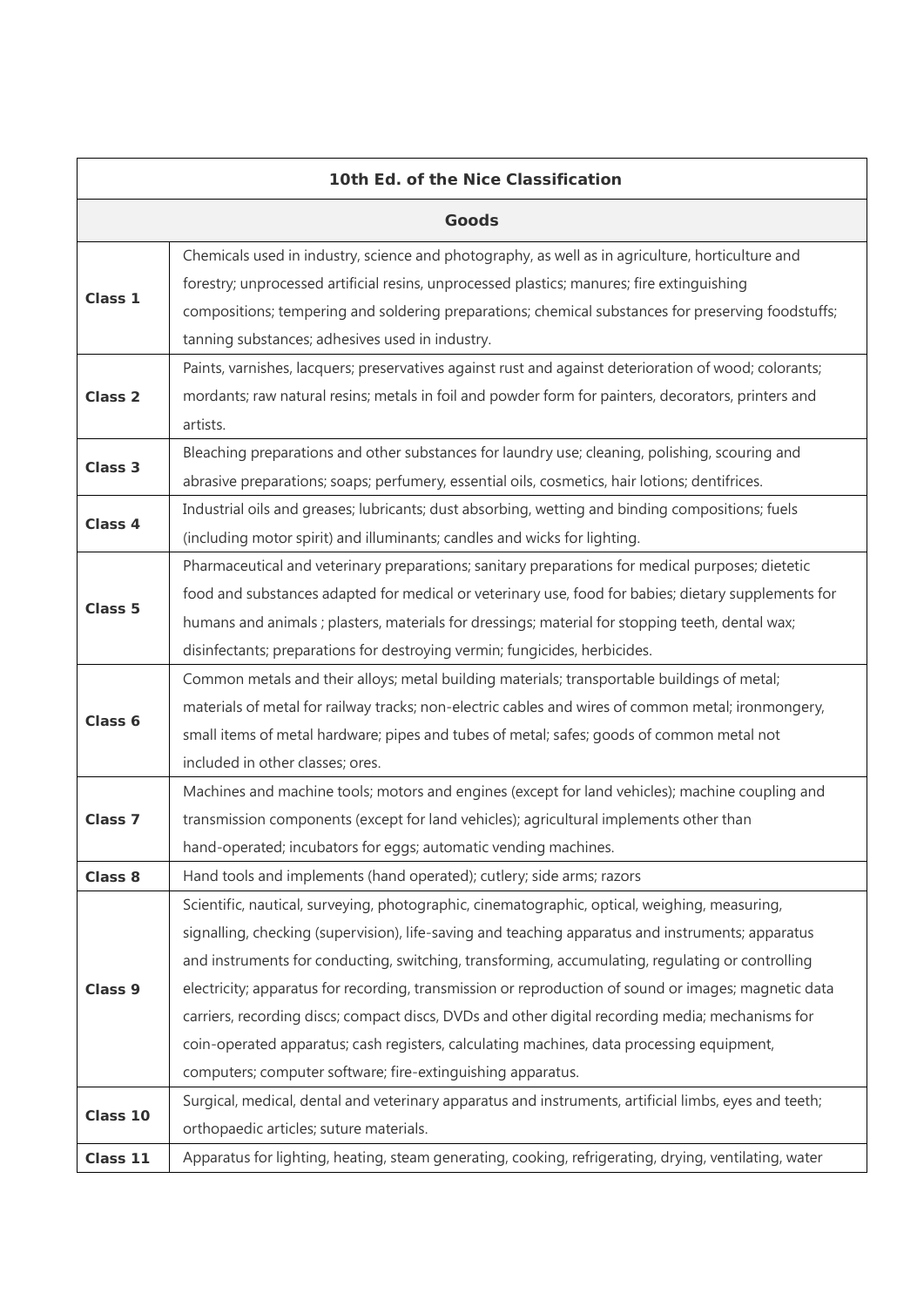|          | supply and sanitary purposes.                                                                            |
|----------|----------------------------------------------------------------------------------------------------------|
| Class 12 | Vehicles; apparatus for locomotion by land, air or water.                                                |
| Class 13 | Firearms; ammunition and projectiles, explosives; fireworks.                                             |
| Class 14 | Precious metals and their alloys and goods in precious metals or coated therewith, not included in       |
|          | other classes; jewellery, precious stones; horological and chronometric instruments.                     |
| Class 15 | Musical instruments.                                                                                     |
|          | Paper, cardboard and goods made from these materials, not included in other classes; printed             |
| Class 16 | matter; bookbinding material; photographs; stationery; adhesives for stationery or household             |
|          | purposes; artists' materials; paint brushes; typewriters and office requisites (except furniture);       |
|          | instructional and teaching material (except apparatus); plastic materials for packaging (not included    |
|          | in other classes); printers' type; printing blocks.                                                      |
| Class 17 | Rubber, gutta-percha, gum, asbestos, mica and goods made from these materials and not included           |
|          | in other classes; plastics in extruded form for use in manufacture; packing, stopping and insulating     |
|          | materials; flexible pipes, not of metal.                                                                 |
|          | Leather and imitations of leather, and goods made of these materials and not included in other           |
| Class 18 | classes; animal skins, hides; trunks and travelling bags; umbrellas and parasols; walking sticks; whips, |
|          | harness and saddlery.                                                                                    |
|          | Building materials (non-metallic); non-metallic rigid pipes for building; asphalt, pitch and bitumen;    |
| Class 19 | non-metallic transportable buildings; monuments, not of metal.                                           |
|          | Furniture, mirrors, picture frames; goods (not included in other classes) of wood, cork, reed, cane,     |
| Class 20 | wicker, horn, bone, ivory, whalebone, shell, amber, mother-of-pearl, meerschaum and substitutes for      |
|          | all these materials, or of plastics.                                                                     |
|          | Household or kitchen utensils and containers; combs and sponges; brushes (except paint brushes);         |
| Class 21 | brush-making materials; articles for cleaning purposes; steelwool; unworked or semi-worked glass         |
|          | (except glass used in building); glassware, porcelain and earthenware not included in other classes.     |
|          | Ropes, string, nets, tents, awnings, tarpaulins, sails, sacks and bags (not included in other classes);  |
| Class 22 | padding and stuffing materials (except of rubber or plastics); raw fibrous textile materials.            |
| Class 23 | Yarns and threads, for textile use.                                                                      |
| Class 24 | Textiles and textile goods, not included in other classes; bed covers; table covers.                     |
| Class 25 | Clothing, footwear, headgear.                                                                            |
| Class 26 | Lace and embroidery, ribbons and braid; buttons, hooks and eyes, pins and needles; artificial flowers.   |
|          | Carpets, rugs, mats and matting, linoleum and other materials for covering existing floors; wall         |
| Class 27 | hangings (non-textile).                                                                                  |
| Class 28 | Games and playthings; gymnastic and sporting articles not included in other classes; decorations for     |
|          | Christmas trees.                                                                                         |
| Class 29 | Meat, fish, poultry and game; meat extracts; preserved, frozen, dried and cooked fruits and              |
|          | vegetables; jellies, jams, compotes; eggs; milk and milk products; edible oils and fats.                 |